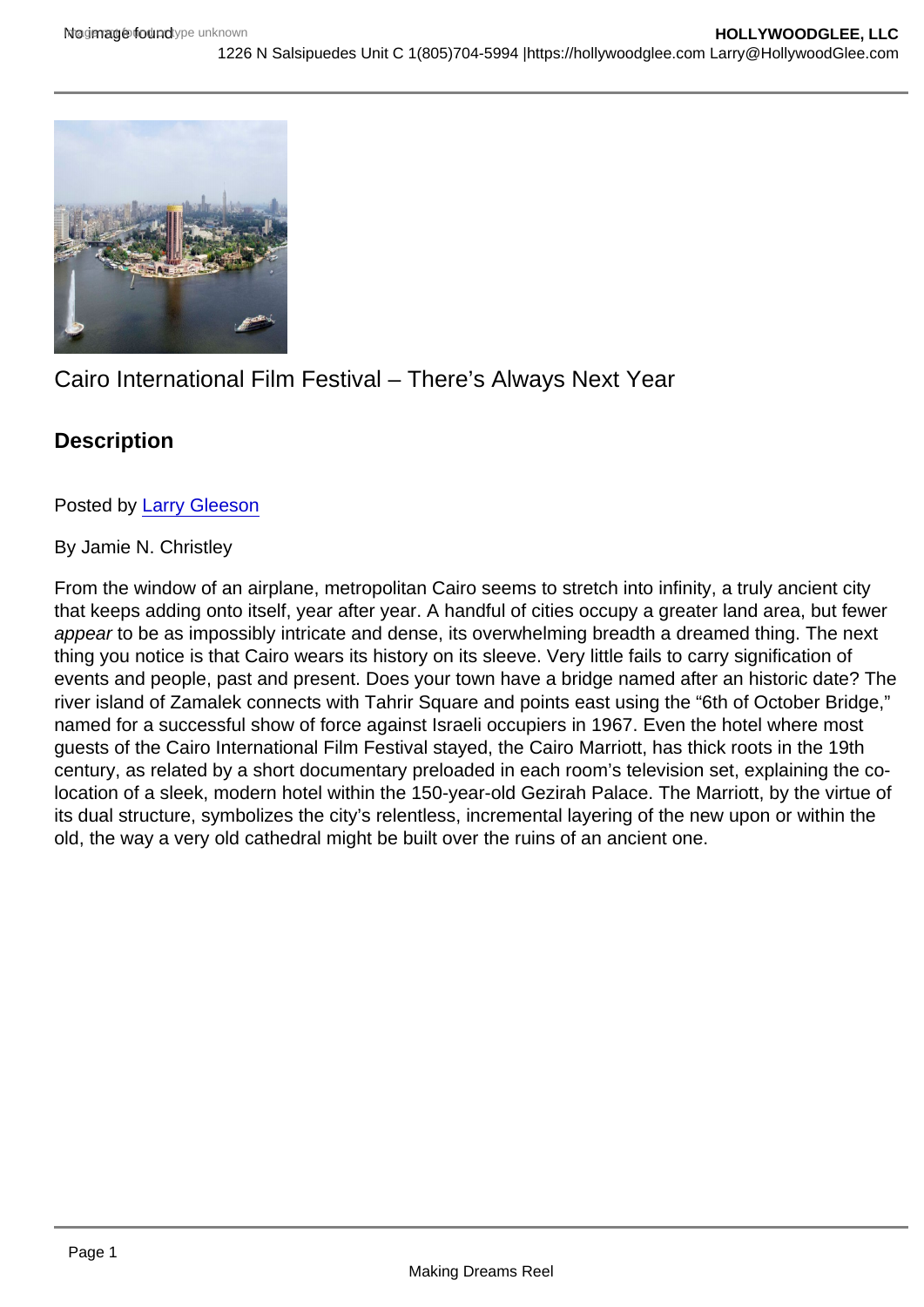You can experience the festival from beginning to end without leaving the island of Zamalek, which sits in the Nile River the same way as Roosevelt Island sits lodged between Manhattan and Queens on the East River. A 20-minute walk or—at peak times—a 30-minute drive conveys festival attendees to the Cairo Opera House, where, at each individual screening, you to pass through up to four metal detectors. The cadre of security personnel at each juncture carry out their duties without panic or fuss, occasionally taking a drag off a cigarette or a sip of koshary tea. Breaking up the landscape outside the Opera House is a solitary figure holding an assault rifle and standing at perfect attention for hours on end; in his 100% black outfit, kevlar accoutrements, and totally concealed face, he looks like none other than Kylo Ren from The Force Awakens. One doesn't talk to him.

Every screening observes assigned seating protocol. When I took my seat for This Life of Mine, the usher led me, with the grave precision of a funeral director, to my exact chosen seat in an auditorium that remained empty but for one other attendee. Dozens of ticket-holders enter any given screening up to half an hour late, the insidious maglights that are now a standard feature on smartphones bathing the room in errant stabs of piercing light, as if they were volunteers combing the woods for a missing child.

Navigating the festival structure was challenging in some ways, simple in others. The tactic employed by festivalgoers in Toronto and elsewhere, of timing a contingency screening in case something goes wrong with your main choice (projection failure, a shutout, a bad film), staggered by a few minutes to allow for travel between venues, has no play in Cairo, where upward of 10 to 12 films start at exactly the same time, four times a day. If, say, the projection for one film fails, which actually happened to me when the correct media files for the 2003 Chinese film Cell Phone went missing, you're out of luck for anything else playing during the same timeslot, unless you can suppress your inner Alvy Singer and miss the opening 15 or so minutes.

[Click here](http://www.slantmagazine.com/house/article/cairo-international-film-festival-the-other-land-we-are-never-alone-clash-home-sweet-home-kills-on-wheels-mimosas-and-more/P2) to read the article in its entirety.